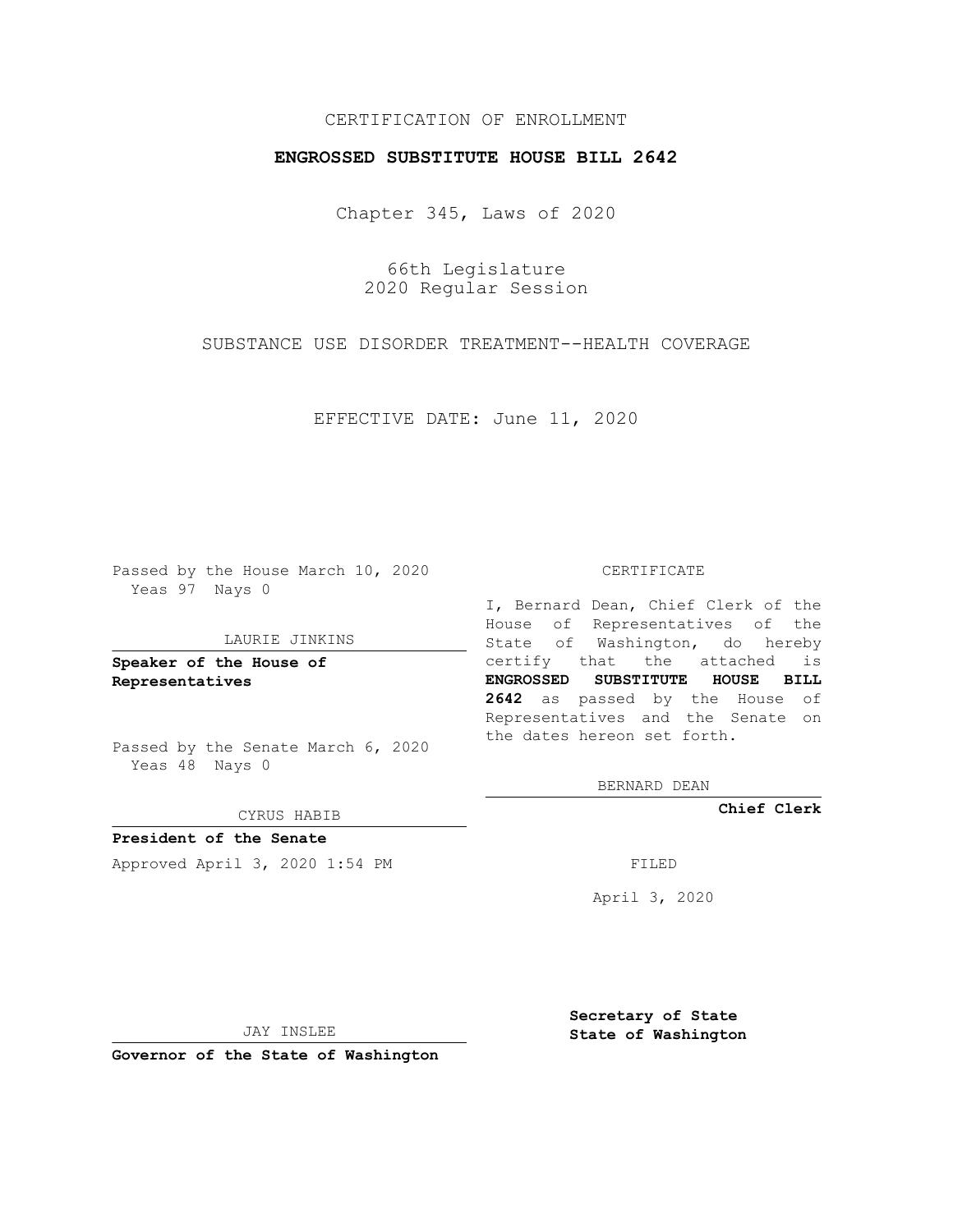## **ENGROSSED SUBSTITUTE HOUSE BILL 2642**

AS AMENDED BY THE SENATE

Passed Legislature - 2020 Regular Session

# **State of Washington 66th Legislature 2020 Regular Session**

**By** House Health Care & Wellness (originally sponsored by Representatives Davis, Cody, Chopp, Harris, Leavitt, Caldier, Smith, Goodman, Orwall, Thai, Macri, Stonier, Schmick, Tharinger, Riccelli, Robinson, Griffey, Graham, Appleton, Callan, Irwin, Bergquist, Lekanoff, Barkis, Senn, Doglio, Walen, Peterson, Ormsby, and Pollet)

READ FIRST TIME 02/07/20.

 AN ACT Relating to removing health coverage barriers to accessing substance use disorder treatment services; adding a new section to chapter 41.05 RCW; adding a new section to chapter 48.43 RCW; adding a new section to chapter 71.24 RCW; and creating new sections.

5 BE IT ENACTED BY THE LEGISLATURE OF THE STATE OF WASHINGTON:

6 NEW SECTION. **Sec. 1.** (1) The legislature finds that:

7 (a) Substance use disorder is a treatable brain disease from 8 which people recover;

9 (b) Electing to go to addiction treatment is an act of great 10 courage; and

11 (c) When people with substance use disorder are provided rapid 12 access to quality treatment within their window of willingness, 13 recovery happens.

 (2) The legislature therefore intends to ensure that there is no wrong door for individuals accessing substance use disorder treatment services by requiring coverage, and prohibiting barriers created by prior authorization and premature utilization management review when persons with substance use disorders are ready or urgently in need of 19 treatment services.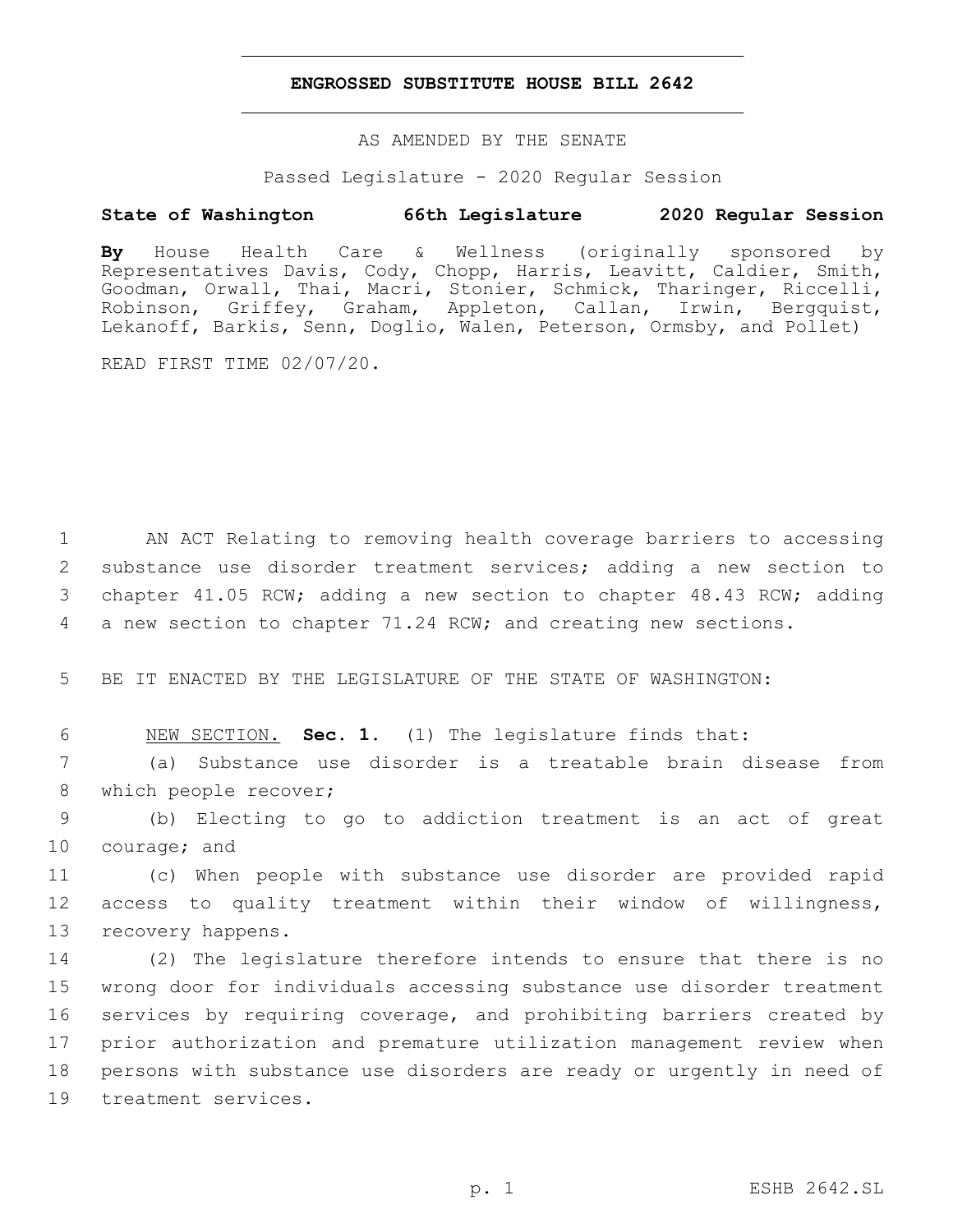NEW SECTION. **Sec. 2.** A new section is added to chapter 41.05 2 RCW to read as follows:

 (1) Except as provided in subsection (2) of this section, a health plan offered to employees and their covered dependents under this chapter issued or renewed on or after January 1, 2021, may not require an enrollee to obtain prior authorization for withdrawal management services or inpatient or residential substance use disorder treatment services in a behavioral health agency licensed or 9 certified under RCW 71.24.037.

 (2)(a) A health plan offered to employees and their covered dependents under this chapter issued or renewed on or after January 12 1, 2021, must:

 (i) Provide coverage for no less than two business days, excluding weekends and holidays, in a behavioral health agency that provides inpatient or residential substance use disorder treatment 16 prior to conducting a utilization review; and

 (ii) Provide coverage for no less than three days in a behavioral health agency that provides withdrawal management services prior to 19 conducting a utilization review.

 (b) The health plan may not require an enrollee to obtain prior authorization for the services specified in (a) of this subsection as a condition for payment of services prior to the times specified in (a) of this subsection. Once the times specified in (a) of this subsection have passed, the health plan may initiate utilization management review procedures if the behavioral health agency continues to provide services or is in the process of arranging for a seamless transfer to an appropriate facility or lower level of care 28 under subsection (6) of this section.

 (c)(i) The behavioral health agency under (a) of this subsection must notify an enrollee's health plan as soon as practicable after admitting the enrollee, but not later than twenty-four hours after admitting the enrollee. The time of notification does not reduce the requirements established in (a) of this subsection.

 (ii) The behavioral health agency under (a) of this subsection must provide the health plan with its initial assessment and initial treatment plan for the enrollee within two business days of admission, excluding weekends and holidays, or within three days in the case of a behavioral health agency that provides withdrawal management services.39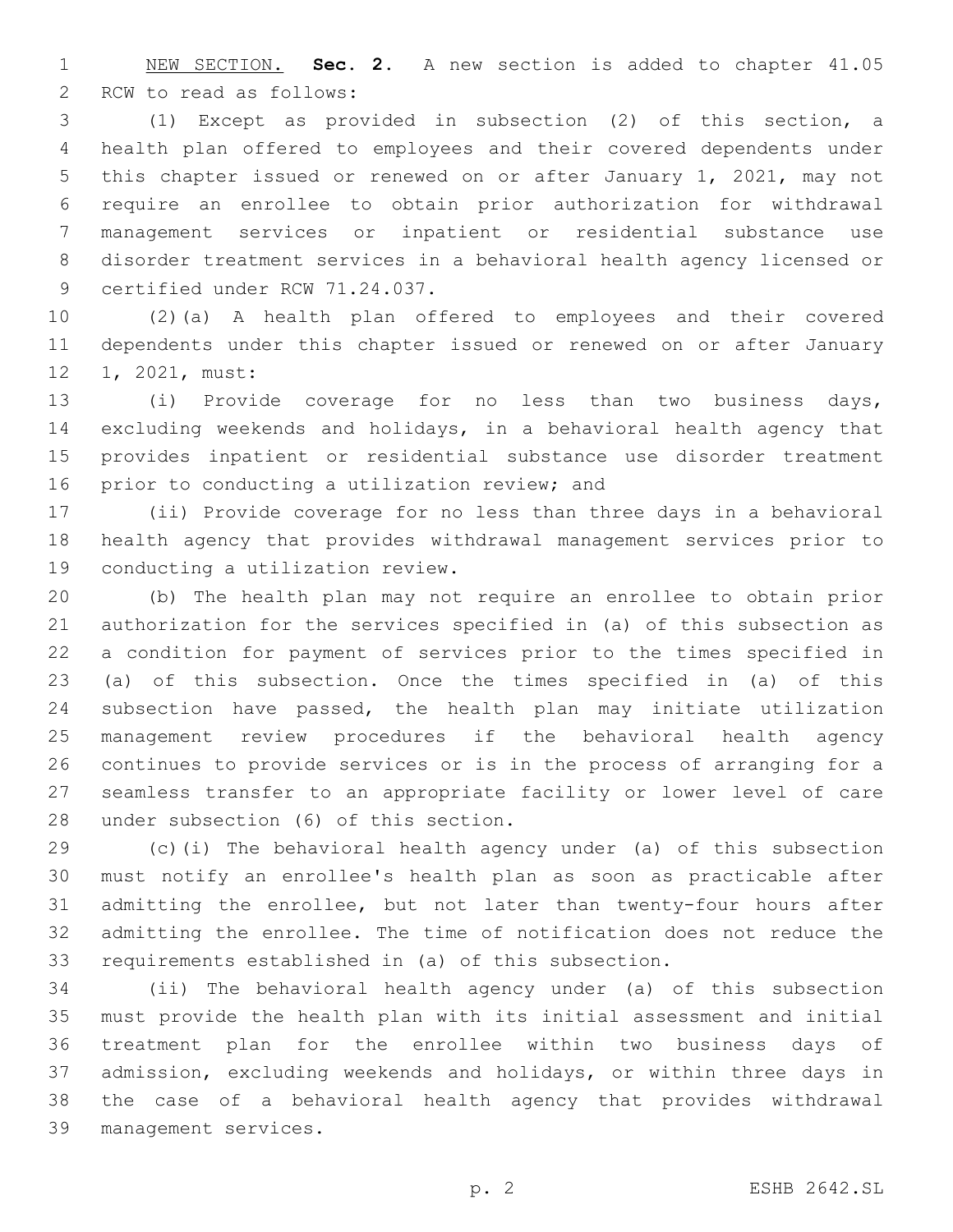(iii) After the time period in (a) of this subsection and receipt of the material provided under (c)(ii) of this subsection, the plan may initiate a medical necessity review process. Medical necessity review must be based on the standard set of criteria established under section 6 of this act. If the health plan determines within one business day from the start of the medical necessity review period and receipt of the material provided under (c)(ii) of this subsection that the admission to the facility was not medically necessary and advises the agency of the decision in writing, the health plan is not required to pay the facility for services delivered after the start of the medical necessity review period, subject to the conclusion of a filed appeal of the adverse benefit determination. If the health plan's medical necessity review is completed more than one business day after start of the medical necessity review period and receipt of the material provided under (c)(ii) of this subsection, the health plan must pay for the services delivered from the time of admission until the time at which the medical necessity review is completed and 18 the agency is advised of the decision in writing.

 (3) The behavioral health agency shall document to the health plan the patient's need for continuing care and justification for level of care placement following the current treatment period, based on the standard set of criteria established under section 6 of this act, with documentation recorded in the patient's medical record.

 (4) Nothing in this section prevents a health carrier from 25 denying coverage based on insurance fraud.

 (5) If the behavioral health agency under subsection (2)(a) of 27 this section is not in the enrollee's network:

 (a) The health plan is not responsible for reimbursing the behavioral health agency at a greater rate than would be paid had the 30 agency been in the enrollee's network; and

 (b) The behavioral health agency may not balance bill, as defined 32 in RCW 48.43.005.

 (6) When the treatment plan approved by the health plan involves transfer of the enrollee to a different facility or to a lower level of care, the care coordination unit of the health plan shall work with the current agency to make arrangements for a seamless transfer as soon as possible to an appropriate and available facility or level of care. The health plan shall pay the agency for the cost of care at the current facility until the seamless transfer to the different facility or lower level of care is complete. A seamless transfer to a

p. 3 ESHB 2642.SL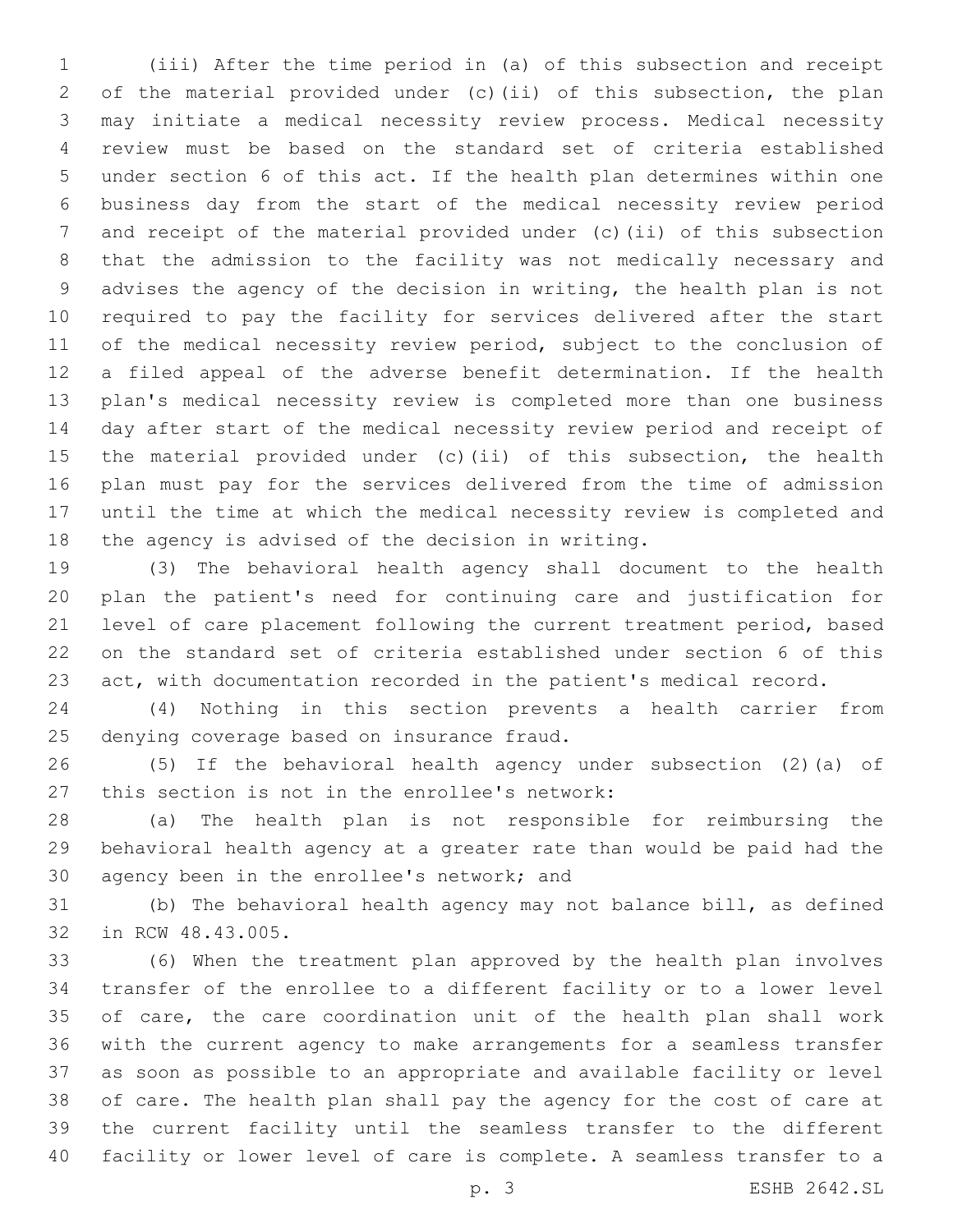lower level of care may include same day or next day appointments for outpatient care, and does not include payment for nontreatment services, such as housing services. If placement with an agency in the health plan's network is not available, the health plan shall pay the current agency until a seamless transfer arrangement is made.

 (7) The requirements of this section do not apply to treatment 7 provided in out-of-state facilities.

 (8) For the purposes of this section "withdrawal management services" means twenty-four hour medically managed or medically monitored detoxification and assessment and treatment referral for 11 adults or adolescents withdrawing from alcohol or drugs, which may include induction on medications for addiction recovery.

 NEW SECTION. **Sec. 3.** A new section is added to chapter 48.43 14 RCW to read as follows:

 (1) Except as provided in subsection (2) of this section, a health plan issued or renewed on or after January 1, 2021, may not require an enrollee to obtain prior authorization for withdrawal management services or inpatient or residential substance use disorder treatment services in a behavioral health agency licensed or 20 certified under RCW 71.24.037.

 (2)(a) A health plan issued or renewed on or after January 1, 22 2021, must:

 (i) Provide coverage for no less than two business days, excluding weekends and holidays, in a behavioral health agency that provides inpatient or residential substance use disorder treatment 26 prior to conducting a utilization review; and

 (ii) Provide coverage for no less than three days in a behavioral health agency that provides withdrawal management services prior to 29 conducting a utilization review.

 (b) The health plan may not require an enrollee to obtain prior authorization for the services specified in (a) of this subsection as a condition for payment of services prior to the times specified in (a) of this subsection. Once the times specified in (a) of this subsection have passed, the health plan may initiate utilization management review procedures if the behavioral health agency continues to provide services or is in the process of arranging for a seamless transfer to an appropriate facility or lower level of care 38 under subsection (6) of this section.

p. 4 ESHB 2642.SL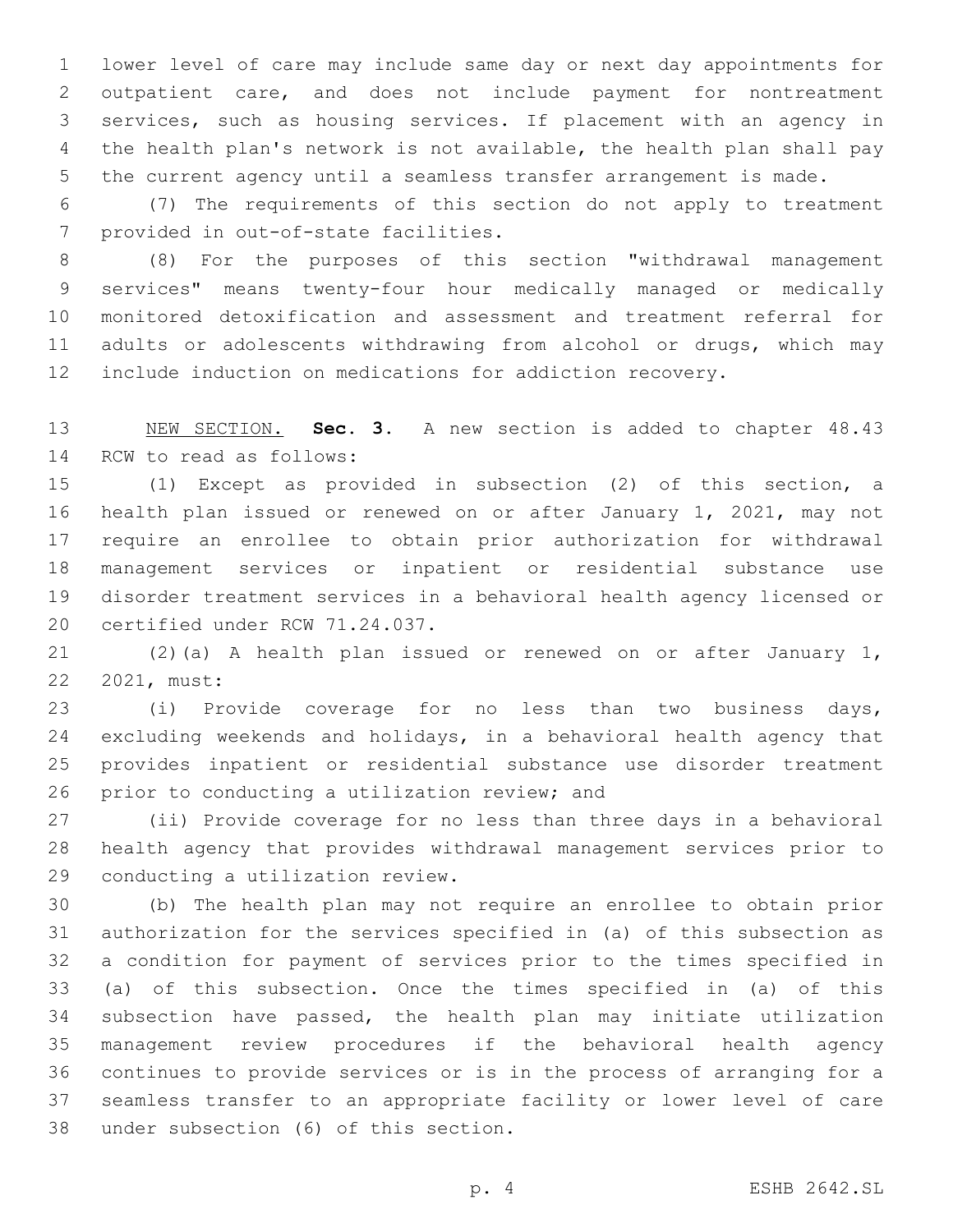(c)(i) The behavioral health agency under (a) of this subsection must notify an enrollee's health plan as soon as practicable after admitting the enrollee, but not later than twenty-four hours after admitting the enrollee. The time of notification does not reduce the requirements established in (a) of this subsection.

 (ii) The behavioral health agency under (a) of this subsection must provide the health plan with its initial assessment and initial treatment plan for the enrollee within two business days of admission, excluding weekends and holidays, or within three days in the case of a behavioral health agency that provides withdrawal 11 management services.

 (iii) After the time period in (a) of this subsection and receipt of the material provided under (c)(ii) of this subsection, the plan may initiate a medical necessity review process. Medical necessity review must be based on the standard set of criteria established under section 6 of this act. If the health plan determines within one business day from the start of the medical necessity review period and receipt of the material provided under (c)(ii) of this subsection that the admission to the facility was not medically necessary and advises the agency of the decision in writing, the health plan is not required to pay the facility for services delivered after the start of the medical necessity review period, subject to the conclusion of a filed appeal of the adverse benefit determination. If the health plan's medical necessity review is completed more than one business day after start of the medical necessity review period and receipt of the material provided under (c)(ii) of this subsection, the health plan must pay for the services delivered from the time of admission until the time at which the medical necessity review is completed and 29 the agency is advised of the decision in writing.

 (3) The behavioral health agency shall document to the health plan the patient's need for continuing care and justification for level of care placement following the current treatment period, based on the standard set of criteria established under section 6 of this act, with documentation recorded in the patient's medical record.

 (4) Nothing in this section prevents a health carrier from 36 denying coverage based on insurance fraud.

 (5) If the behavioral health agency under subsection (2)(a) of 38 this section is not in the enrollee's network: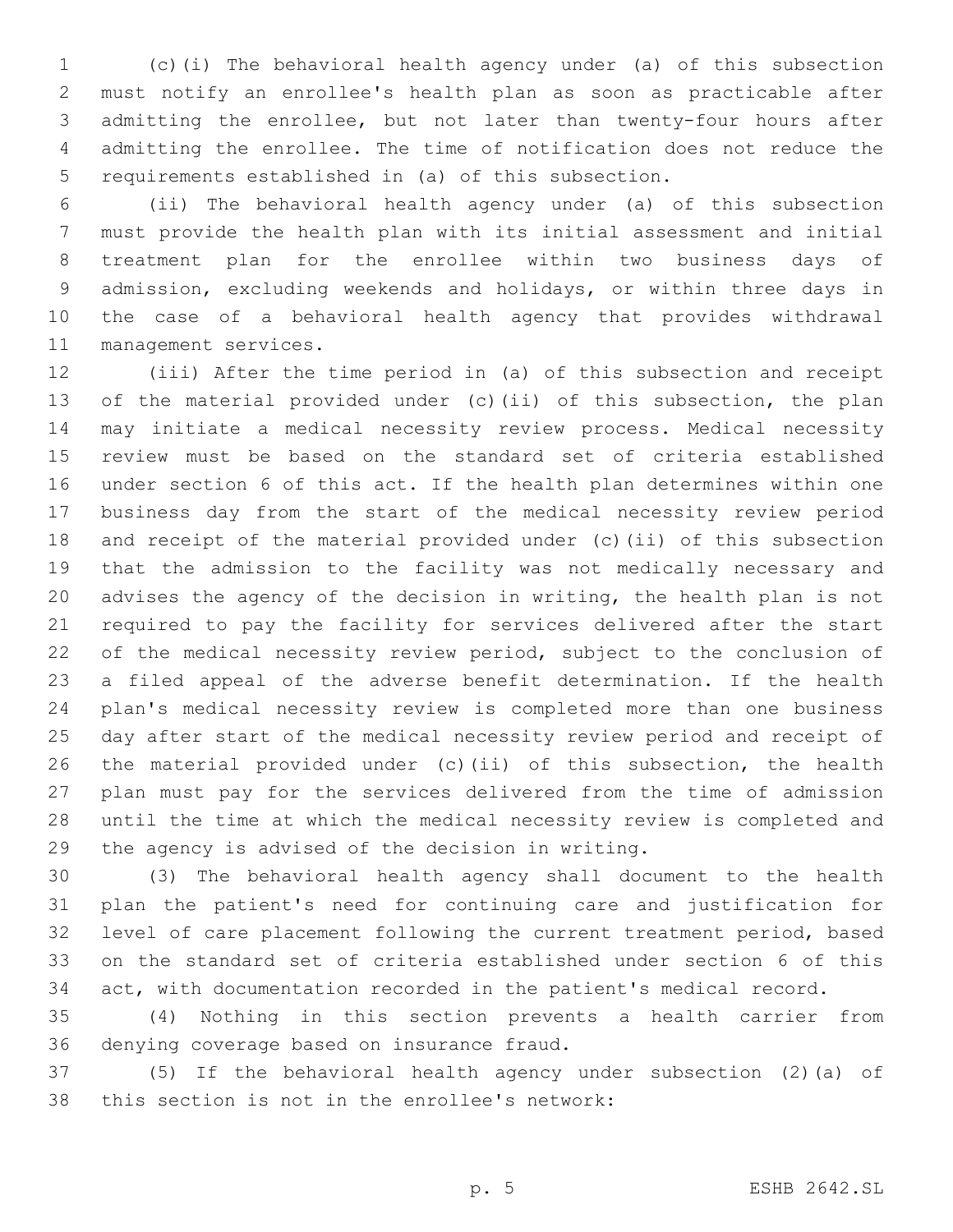(a) The health plan is not responsible for reimbursing the behavioral health agency at a greater rate than would be paid had the 3 agency been in the enrollee's network; and

 (b) The behavioral health agency may not balance bill, as defined 5 in RCW 48.43.005.

 (6) When the treatment plan approved by the health plan involves transfer of the enrollee to a different facility or to a lower level of care, the care coordination unit of the health plan shall work with the current agency to make arrangements for a seamless transfer as soon as possible to an appropriate and available facility or level of care. The health plan shall pay the agency for the cost of care at the current facility until the seamless transfer to the different facility or lower level of care is complete. A seamless transfer to a lower level of care may include same day or next day appointments for outpatient care, and does not include payment for nontreatment services, such as housing services. If placement with an agency in the health plan's network is not available, the health plan shall pay the current agency until a seamless transfer arrangement is made.

 (7) The requirements of this section do not apply to treatment 20 provided in out-of-state facilities.

 (8) For the purposes of this section "withdrawal management services" means twenty-four hour medically managed or medically monitored detoxification and assessment and treatment referral for 24 adults or adolescents withdrawing from alcohol or drugs, which may include induction on medications for addiction recovery.

 NEW SECTION. **Sec. 4.** A new section is added to chapter 71.24 27 RCW to read as follows:

 (1) Beginning January 1, 2021, a managed care organization may not require an enrollee to obtain prior authorization for withdrawal management services or inpatient or residential substance use disorder treatment services in a behavioral health agency licensed or 32 certified under RCW 71.24.037.

 (2)(a) Beginning January 1, 2021, a managed care organization 34 must:

 (i) Provide coverage for no less than two business days, excluding weekends and holidays, in a behavioral health agency that provides inpatient or residential substance use disorder treatment 38 prior to conducting a utilization review; and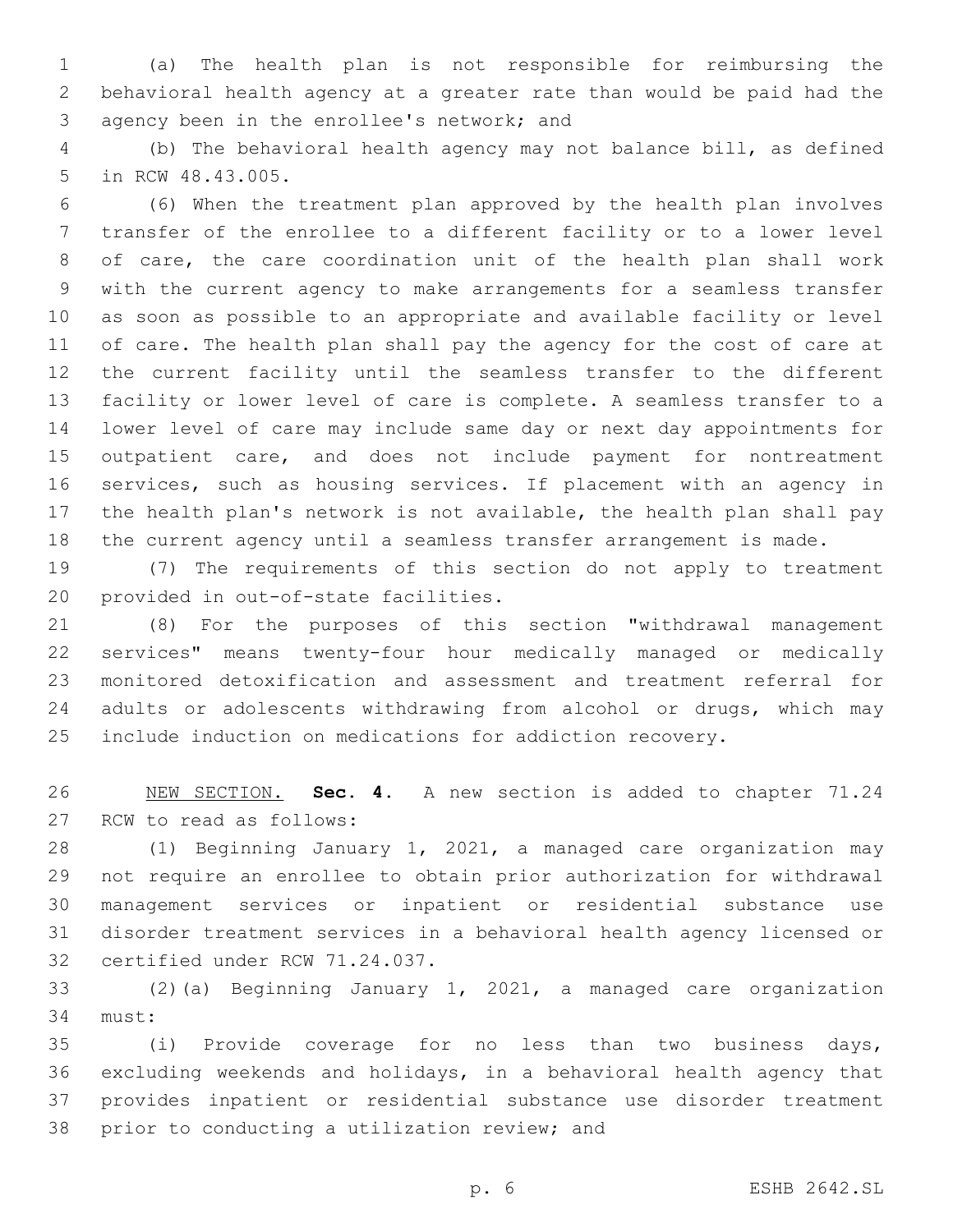(ii) Provide coverage for no less than three days in a behavioral health agency that provides withdrawal management services prior to 3 conducting a utilization review.

 (b) The managed care organization may not require an enrollee to obtain prior authorization for the services specified in (a) of this subsection as a condition for payment of services prior to the times specified in (a) of this subsection. Once the times specified in (a) of this subsection have passed, the managed care organization may initiate utilization management review procedures if the behavioral health agency continues to provide services or is in the process of arranging for a seamless transfer to an appropriate facility or lower level of care under subsection (6) of this section.

 (c)(i) The behavioral health agency under (a) of this subsection must notify an enrollee's managed care organization as soon as practicable after admitting the enrollee, but not later than twenty- four hours after admitting the enrollee. The time of notification does not reduce the requirements established in (a) of this 18 subsection.

 (ii) The behavioral health agency under (a) of this subsection must provide the managed care organization with its initial assessment and initial treatment plan for the enrollee within two business days of admission, excluding weekends and holidays, or within three days in the case of a behavioral health agency that 24 provides withdrawal management services.

 (iii) After the time period in (a) of this subsection and receipt of the material provided under (c)(ii) of this subsection, the managed care organization may initiate a medical necessity review process. Medical necessity review must be based on the standard set of criteria established under section 6 of this act. If the health plan determines within one business day from the start of the medical necessity review period and receipt of the material provided under (c)(ii) of this subsection that the admission to the facility was not medically necessary and advises the agency of the decision in writing, the health plan is not required to pay the facility for services delivered after the start of the medical necessity review period, subject to the conclusion of a filed appeal of the adverse benefit determination. If the managed care organization's medical necessity review is completed more than one business day after start of the medical necessity review period and receipt of the material provided under (c)(ii) of this subsection, the managed care

p. 7 ESHB 2642.SL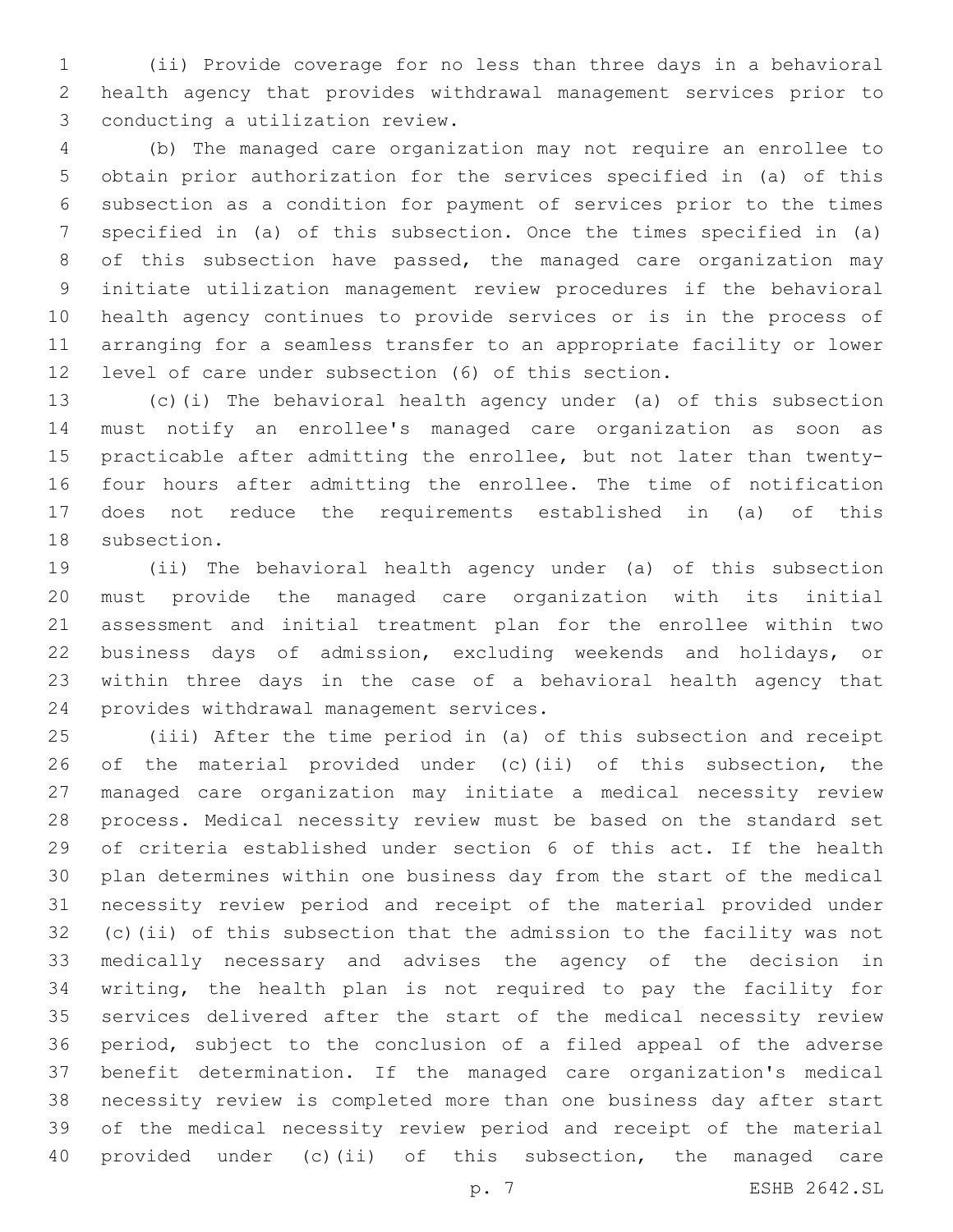organization must pay for the services delivered from the time of admission until the time at which the medical necessity review is completed and the agency is advised of the decision in writing.

 (3) The behavioral health agency shall document to the managed care organization the patient's need for continuing care and justification for level of care placement following the current treatment period, based on the standard set of criteria established under section 6 of this act, with documentation recorded in the 9 patient's medical record.

 (4) Nothing in this section prevents a health carrier from 11 denying coverage based on insurance fraud.

 (5) If the behavioral health agency under subsection (2)(a) of 13 this section is not in the enrollee's network:

 (a) The managed care organization is not responsible for reimbursing the behavioral health agency at a greater rate than would 16 be paid had the agency been in the enrollee's network; and

 (b) The behavioral health agency may not balance bill, as defined 18 in RCW 48.43.005.

 (6) When the treatment plan approved by the managed care organization involves transfer of the enrollee to a different facility or to a lower level of care, the care coordination unit of the managed care organization shall work with the current agency to make arrangements for a seamless transfer as soon as possible to an appropriate and available facility or level of care. The managed care organization shall pay the agency for the cost of care at the current facility until the seamless transfer to the different facility or lower level of care is complete. A seamless transfer to a lower level of care may include same day or next day appointments for outpatient care, and does not include payment for nontreatment services, such as housing services. If placement with an agency in the managed care organization's network is not available, the managed care organization shall pay the current agency at the service level until 33 a seamless transfer arrangement is made.

 (7) The requirements of this section do not apply to treatment 35 provided in out-of-state facilities.

 (8) For the purposes of this section "withdrawal management services" means twenty-four hour medically managed or medically monitored detoxification and assessment and treatment referral for adults or adolescents withdrawing from alcohol or drugs, which may include induction on medications for addiction recovery.

p. 8 ESHB 2642.SL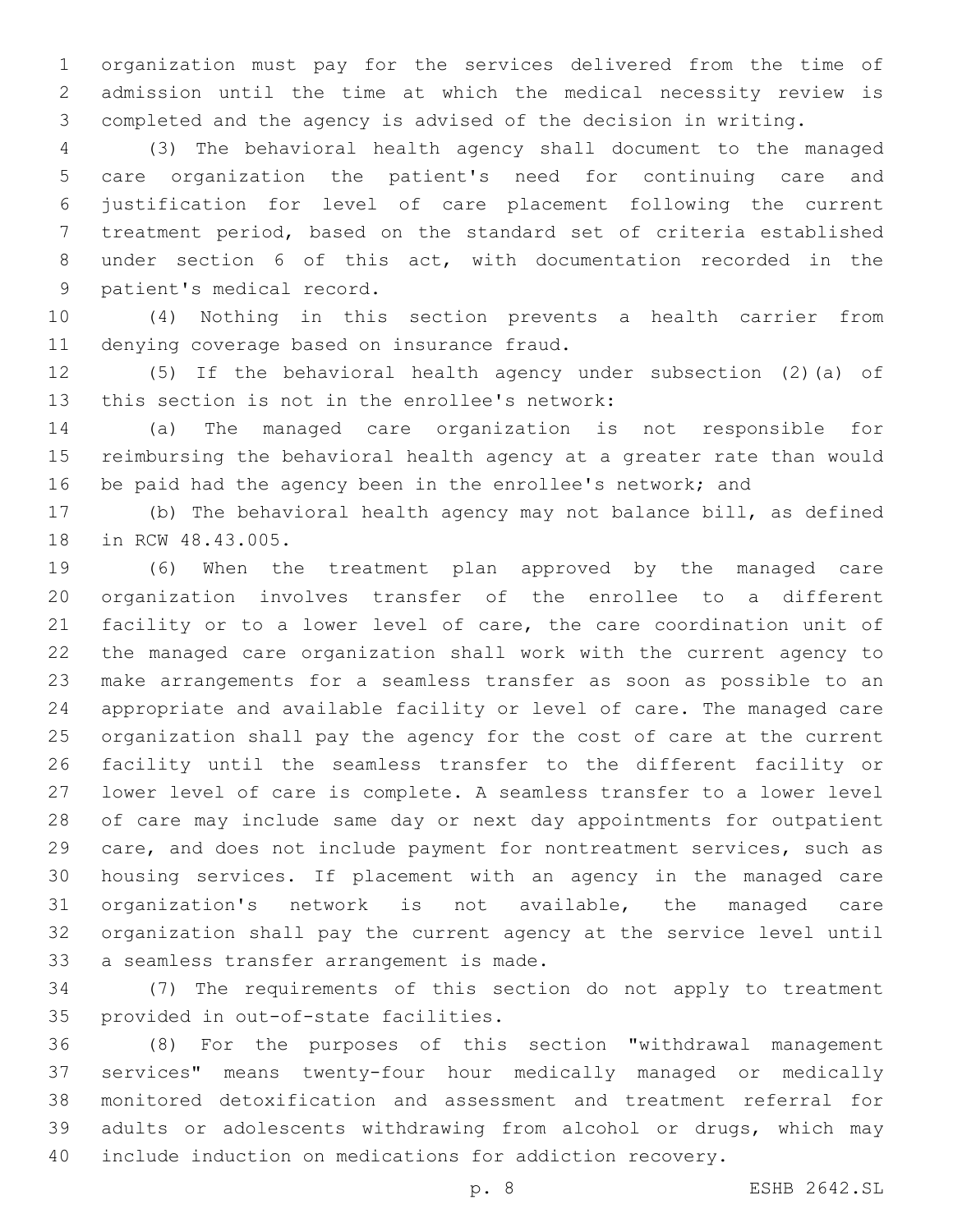NEW SECTION. **Sec. 5.** (1) The health care authority shall develop an action plan to support admission to and improved transitions between levels of care for both adults and adolescents.

 (2) The health care authority shall develop the action plan in partnership with the office of the insurance commissioner, medicaid managed care organizations, commercial health plans, providers of substance use disorder services, and Indian health care agencies.

 (3) The health care authority must include the following in the 9 action plan:

 (a) Identification of barriers in order to facilitate transfers 11 to the appropriate level of care, and specific actions to remove 12 those barriers; and

 (b) Specific actions that may lead to the increase in the number of persons successfully transitioning from one level of care to the 15 next appropriate level of care.

 (4) The barriers and action items to be identified and addressed in the action plan under subsection (3) of this section include, but 18 are not limited to:

 (a) Having the health care authority and department of health explore systems to allow higher acuity withdrawal management facilities to bill for appropriate lower levels of care while 22 maintaining financial stability;

 (b) Developing protocols for the initial notification by a substance use disorder treatment agency to fully insured health plans and managed care organizations in regards to an enrollee's admission to a facility and uniformity in the plan's response to the agency in 27 regards to the receipt of this information;

 (c) Facilitating direct transfers to withdrawal management and residential substance use disorder treatment from hospitals and 30 jails;

 (d) Addressing concerns related to individuals being denied withdrawal management services based on their drug of choice;

 (e) Exploring options for allowing medicaid managed care organizations to pay an administrative rate and establishing the equivalent reimbursement mechanism for commercial health plans for a plan enrollee who needs to remain in withdrawal management or residential care until a seamless transfer can occur, but no longer requires the higher acuity level that was the reason for the initial 39 admission; and